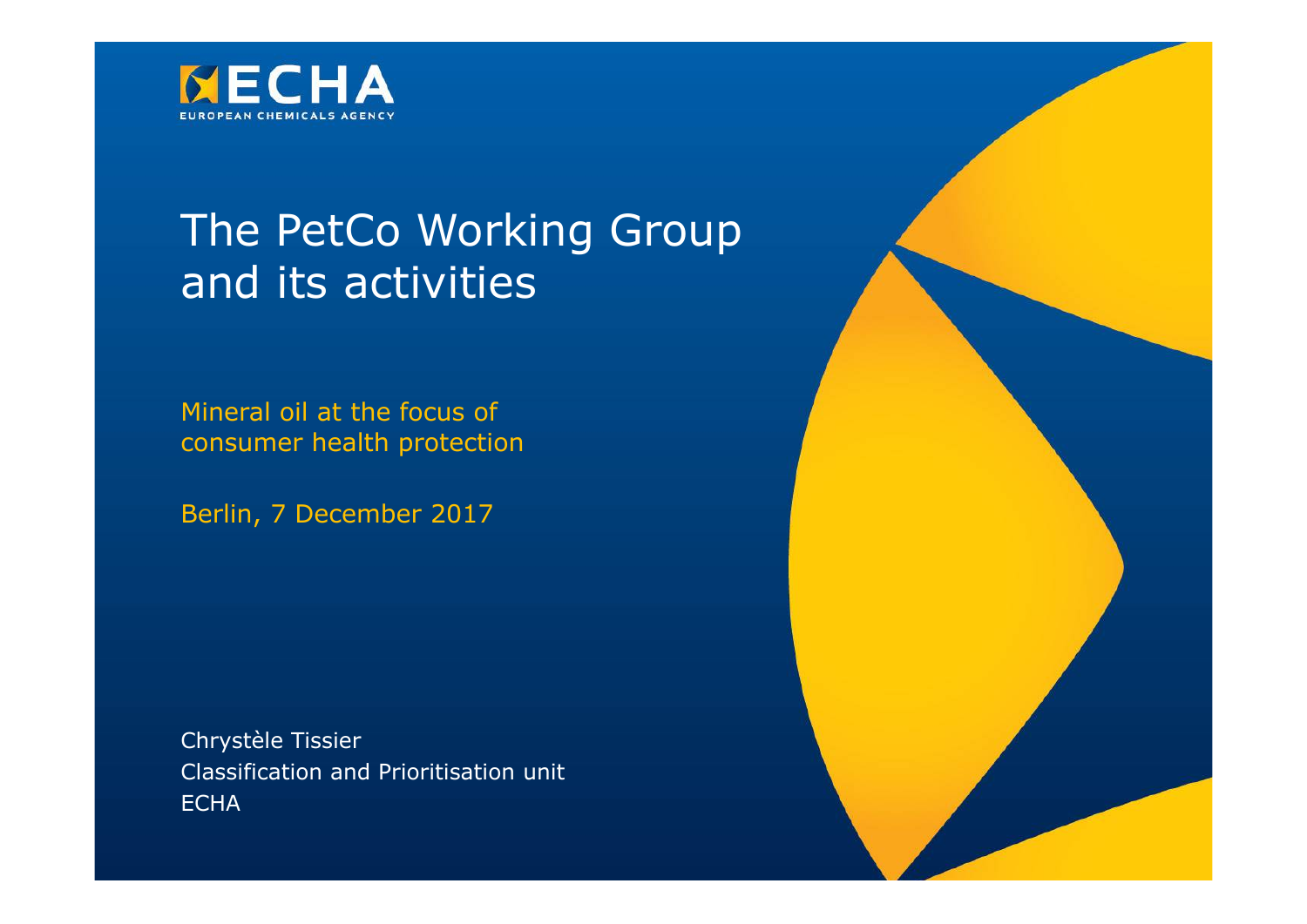

# **Content**

- PetCo working group background, role and mandate
- Approach how to prioritise and approach PetCo UVCB substances
- Achievements so far
- Ongoing discussions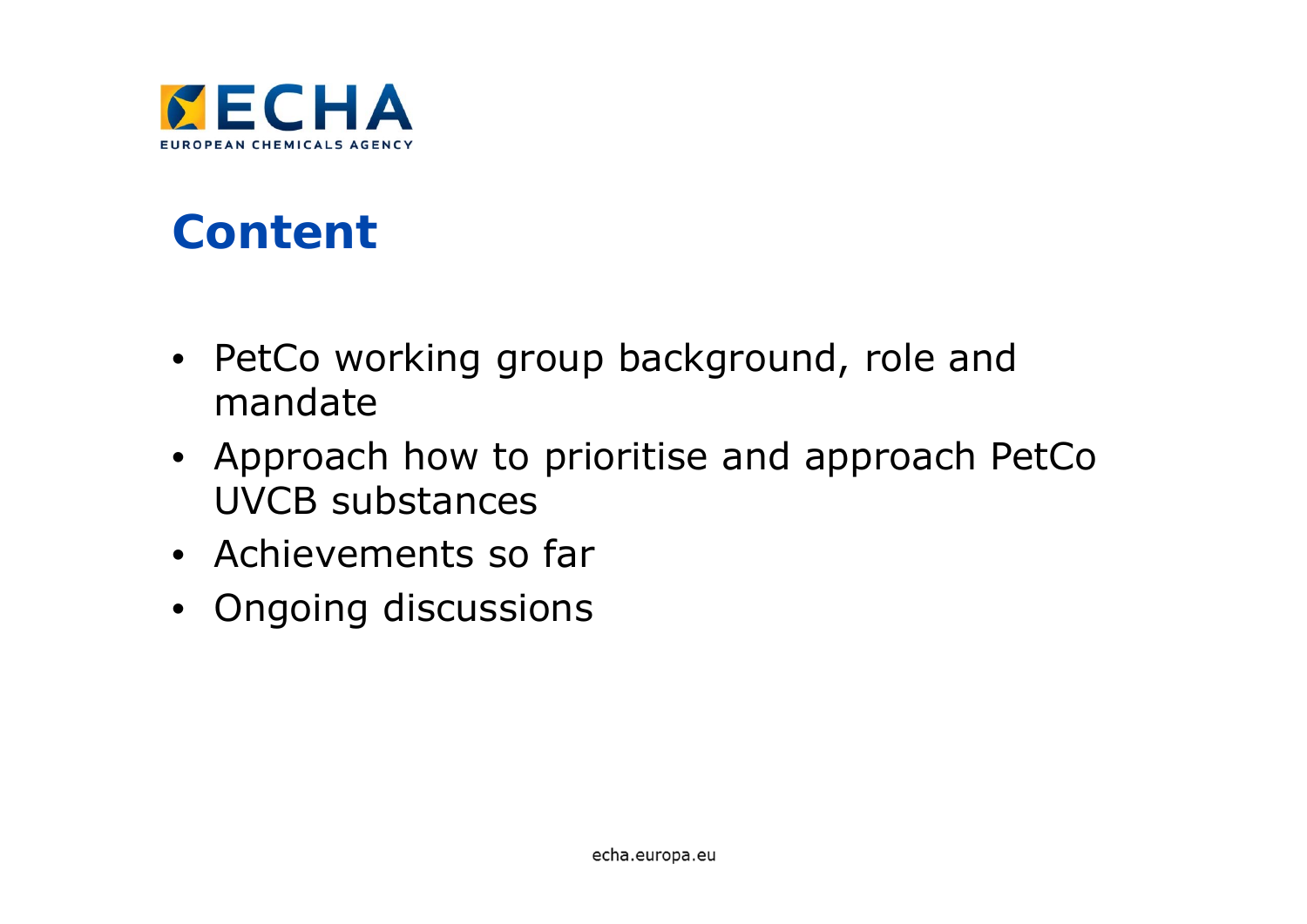**PetCo working group background, role and mandate**

3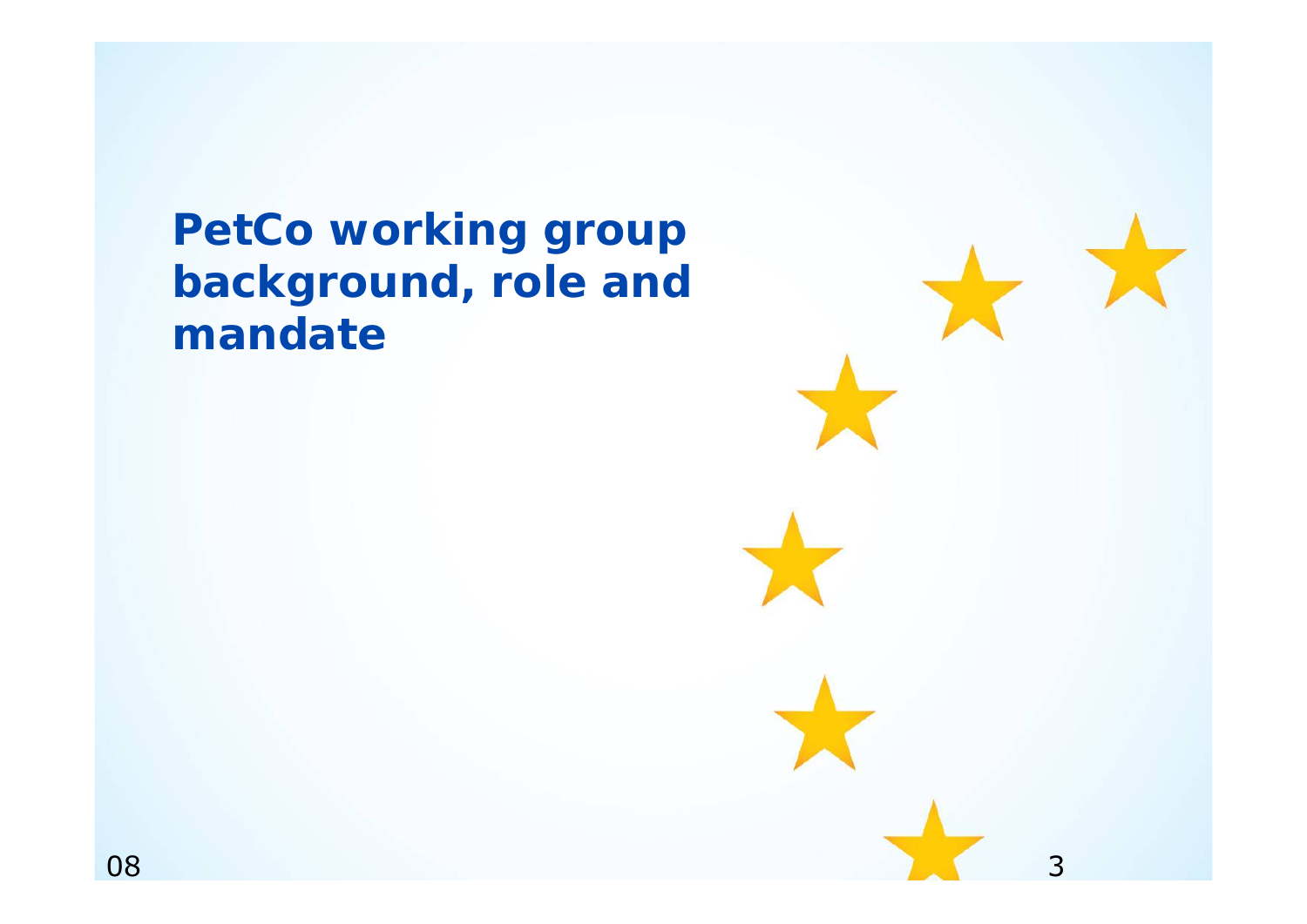

## **PetCo working group**

- $\bullet$  First meeting in March 2015 (PETCO1) with Member States only
- Since then 6 other meetings (3 per year) with both Member States and accredited stakeholders organisations
	- Concawe, CEFIC Hydrocarbon Solvent Group (HSCS), CEFIC Coal Chemicals Sector Group (CCSG), AECM (Candle makers association) and Lower Olefins and Aromatics (LOA)/ Higher Olefins & Poly Alpha Olefins (HOPA)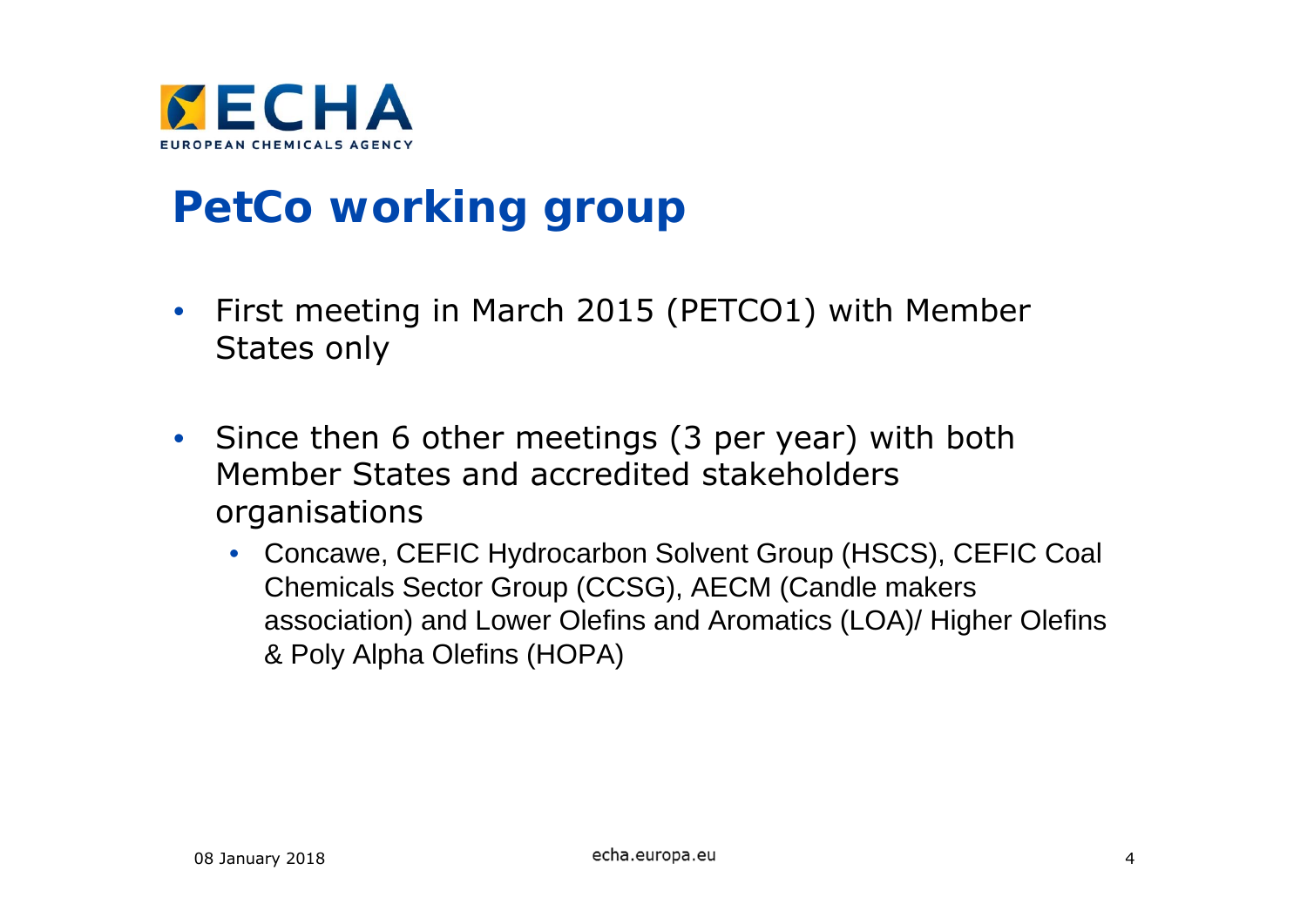

#### **Mandate of PETCO WG**

- $\bullet$  **Initial aim** was to develop by the end of 2015 an approach to identify and address PetCo substances and plan the practical implementation of this approach as required by the SVHC Roadmap (link to SVHC Roadmap information: https://echa.europa.eu/addressing-chemicals-of-concern/substances-of-potential-concern/svhcroadmap-to-2020-implementation ).
- $\bullet$  The approach has been finalised this year
	- $\bullet$  *Approach on how to prioritise and address petroleum and coal stream UVCB substances for further work under the Roadmap for SVHC identification and implementation of REACH Risk Management Measures (*https://echa.europa.eu/petco-working-group )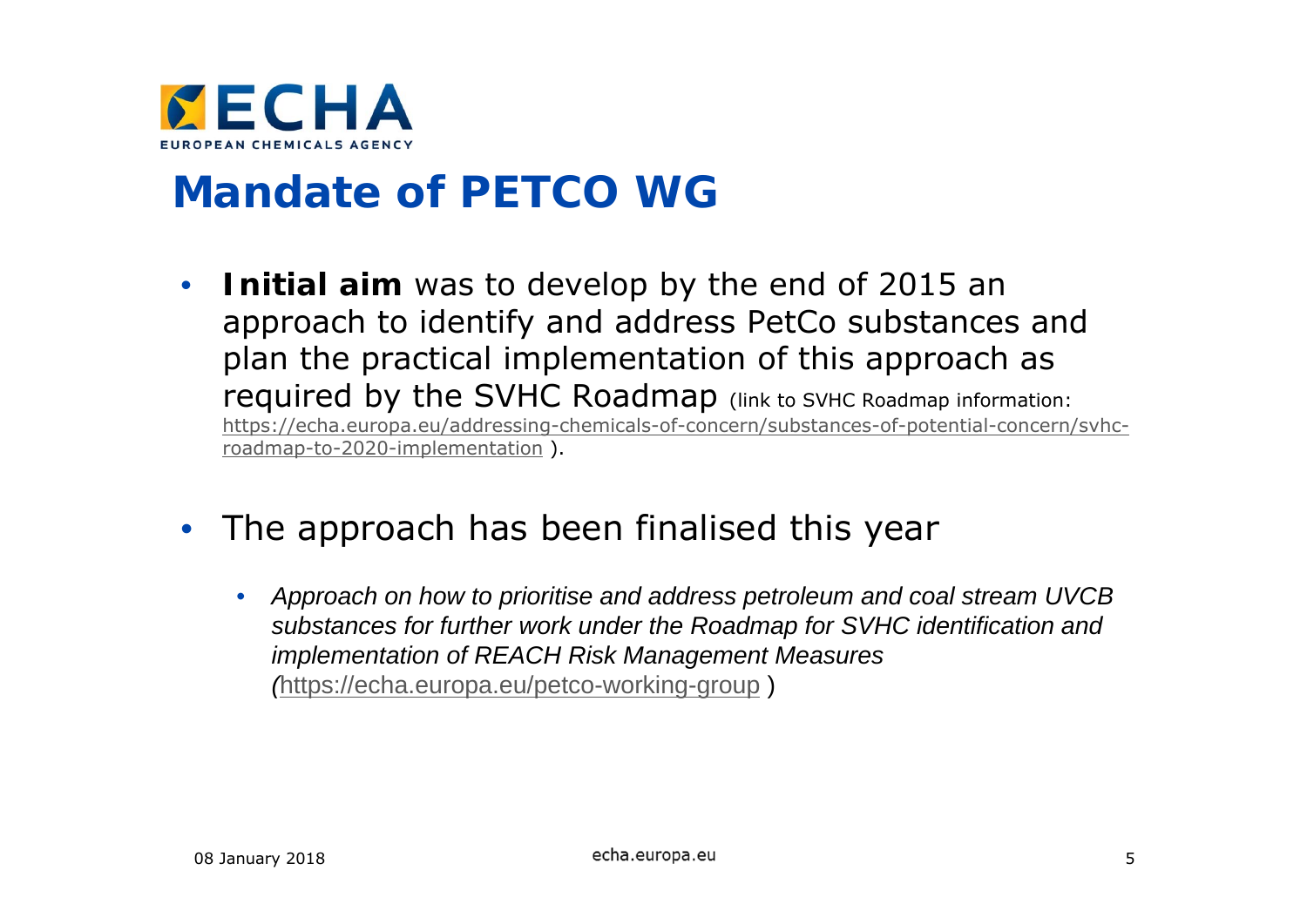

### **Mandate of PETCO WG**

#### **Updated mandate**

- $\bullet$  PetCo working group is a platform for exchange to ensure that the work on PetCo substances is moved forward using the developed approach as a basis and progress are made in improving the registration dossiers and further regulating PetCo substances where necessary
- $\bullet$  The group will:
	- Apply the PetCo approach to all PetCo substances and identify substances for which further regulatory action is needed being generation of data or regulatory risk management
	- Follow up activities planned related to specific substances and specific concerns
	- Discuss and share experiences among MSCAs/ECHA/COM and stakeholders on identification, assessment and management of PetCo substances;
	- Enhance co-operation and share of the work on (groups of) substances and to avoid double work;
	- $\bullet$ Interact with other relevant groups (e.g. RIME, PBT expert group) where needed
- $\bullet$ One objective is to have updated registration information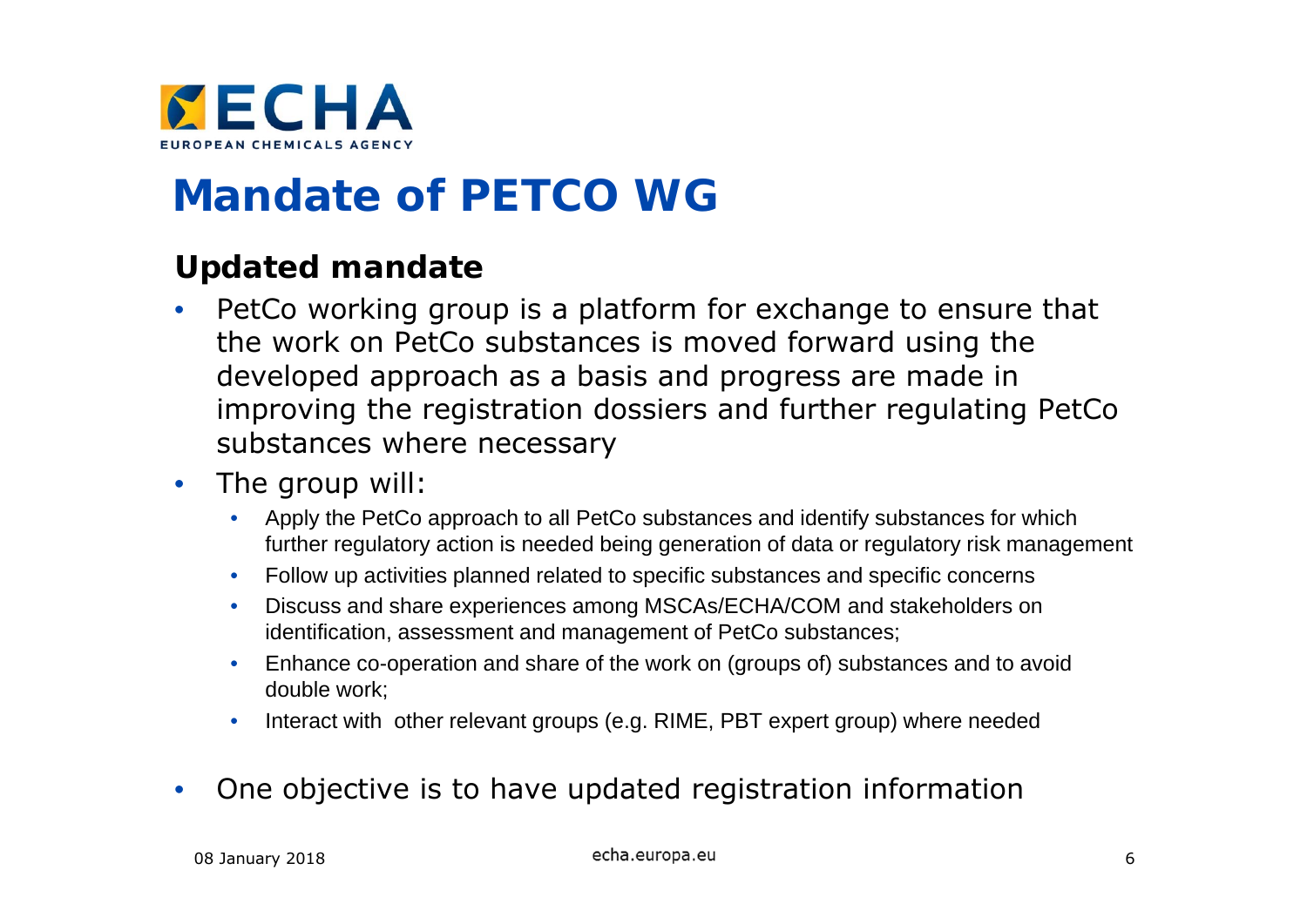### **Approach on how to prioritise and address UVCB PetCo substances**

7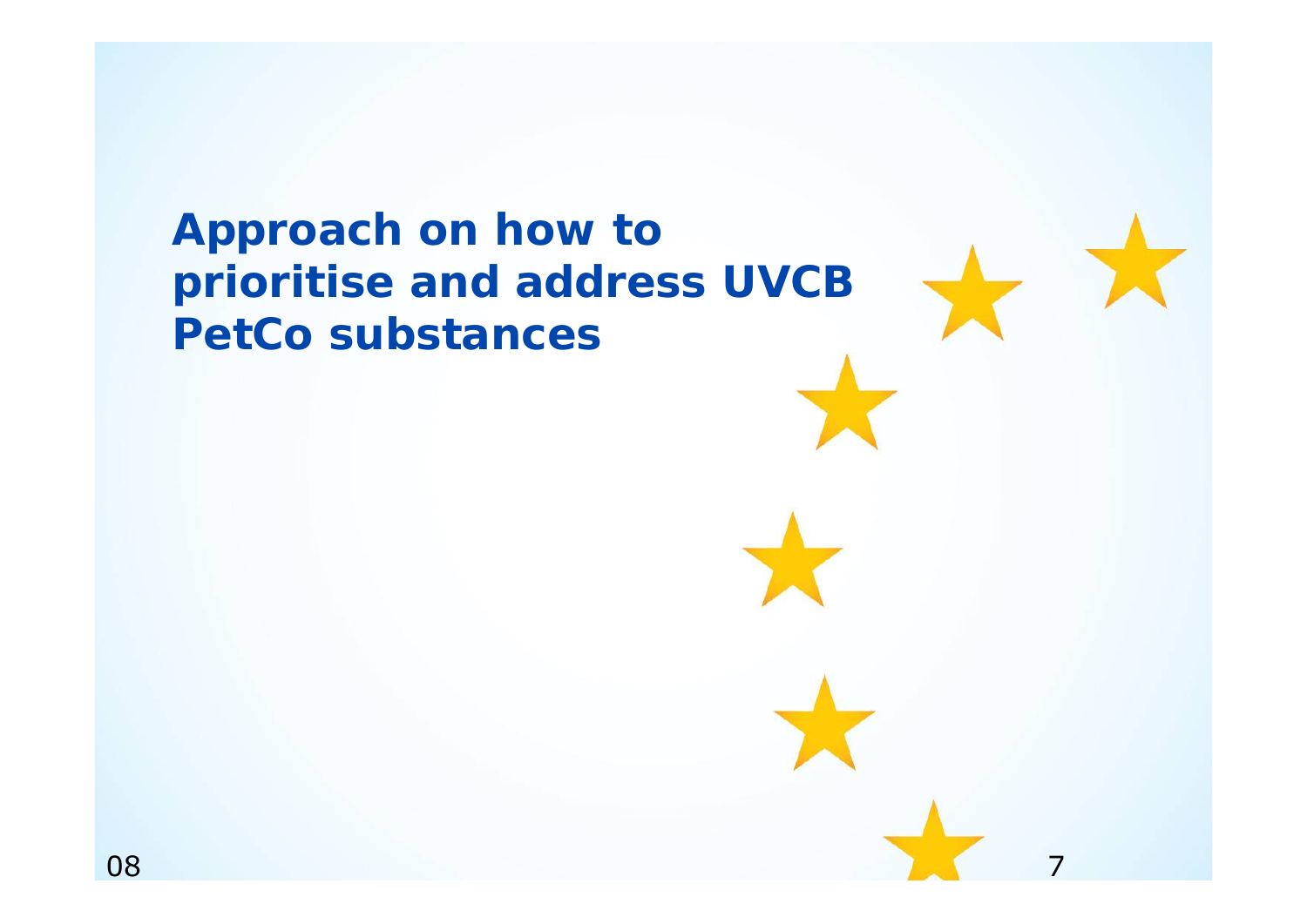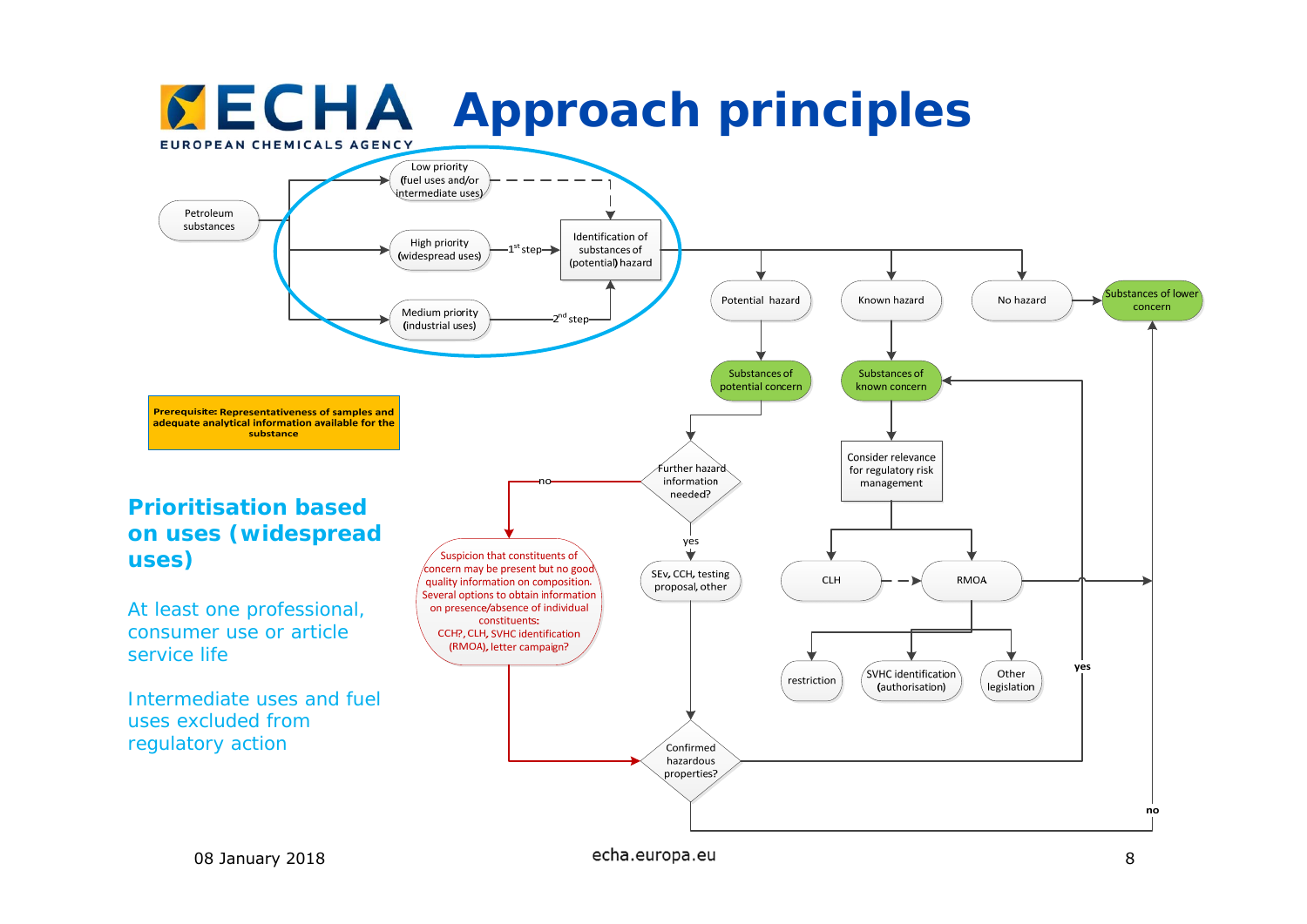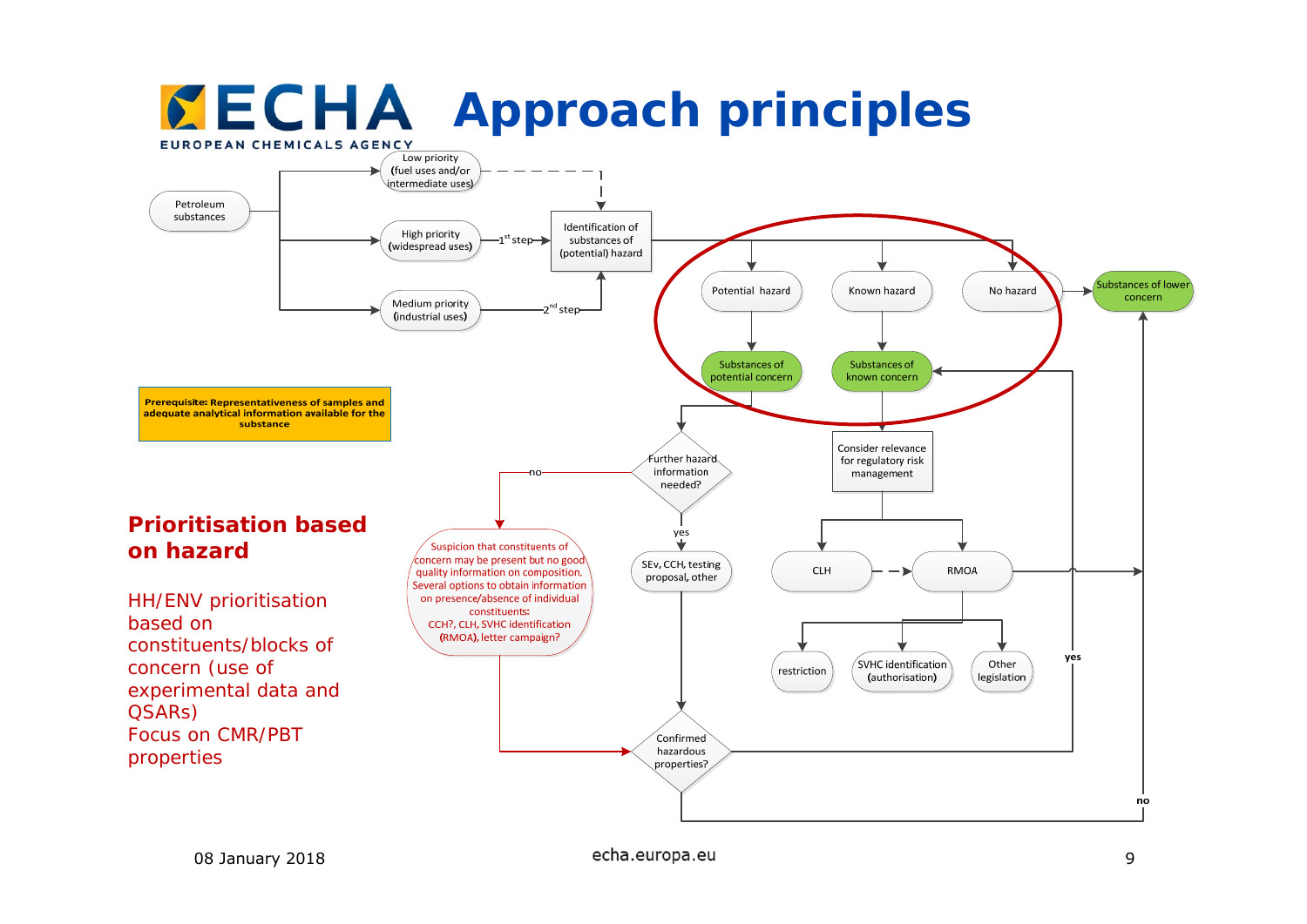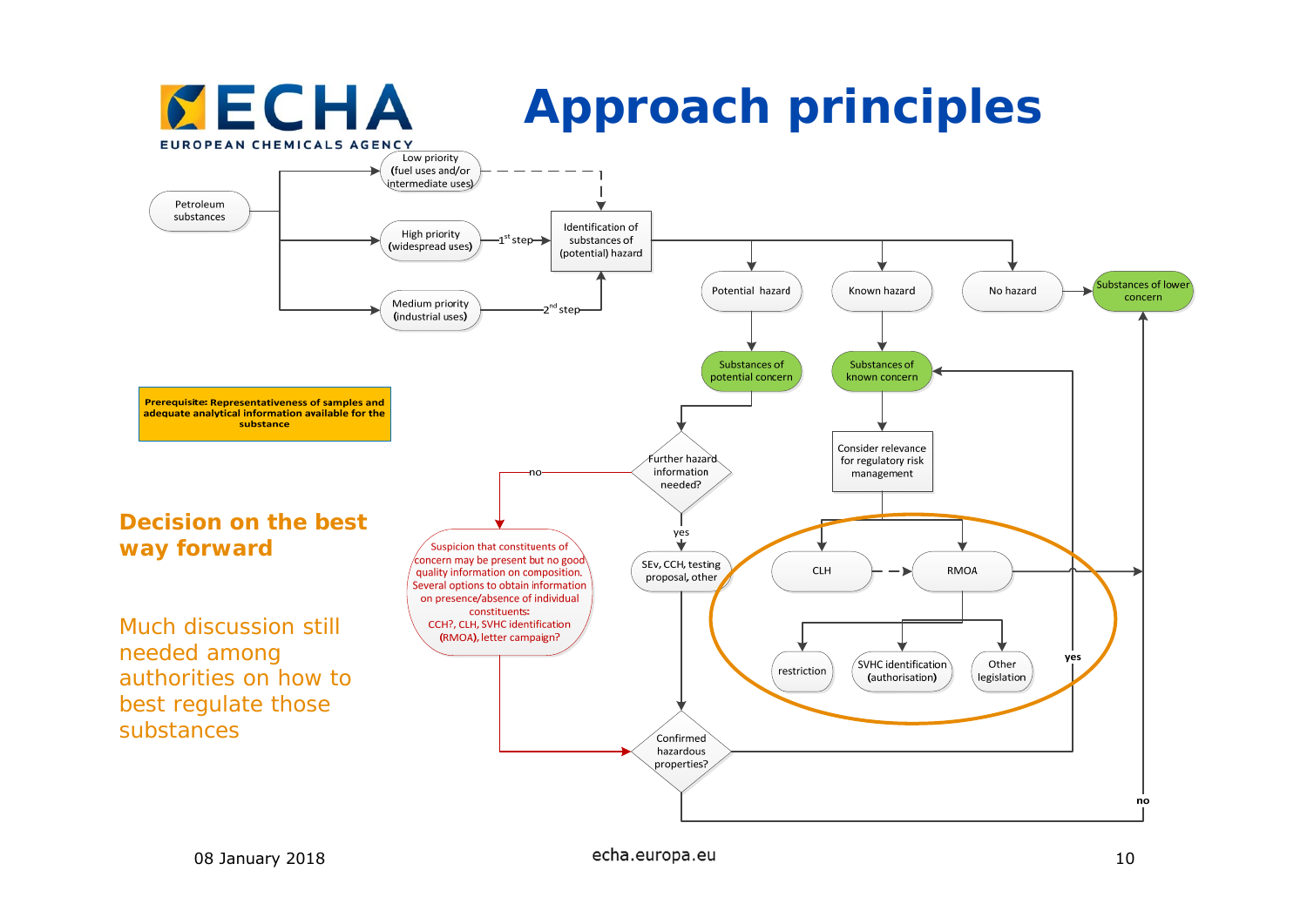### **Achievements so far**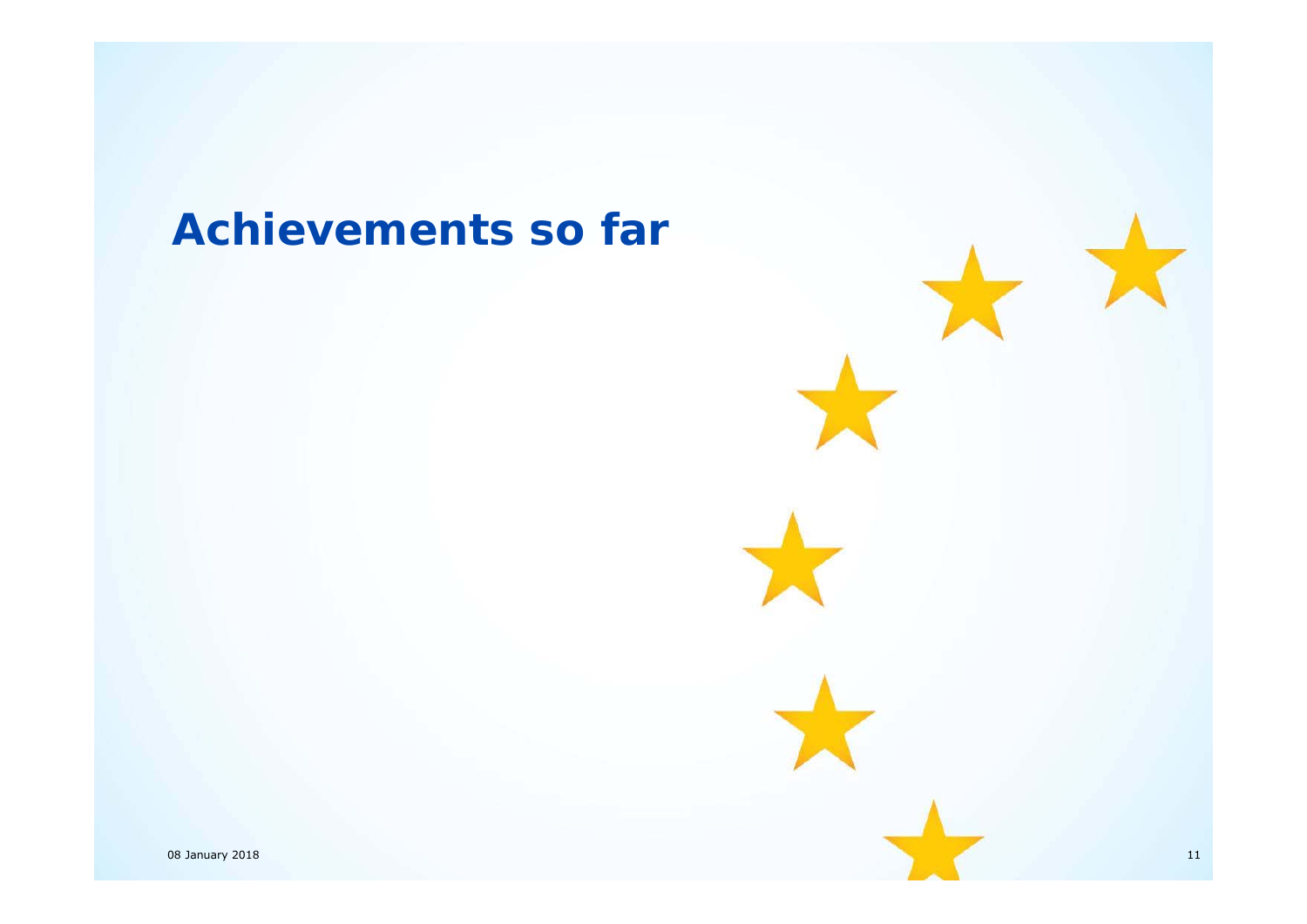

#### **Main achievements**

- • Agreement on a way to prioritise PetCo substances for further action (**Approach paper** )
- $\bullet$  Updated information on uses, in particular non-fuel uses, and tonnages going to each use for petroleum substances (Concawe) and hydrocarbon solvents
	- More information is to come from other organisations
	- All information will be reflected in update of registration dossiers
- • An **inventory** of all substances falling under the approach is available and industry has committed itself to keeping the inventory up-to-date (PetCo inventory)
	- Substances supported by consortia
	- Orphan substances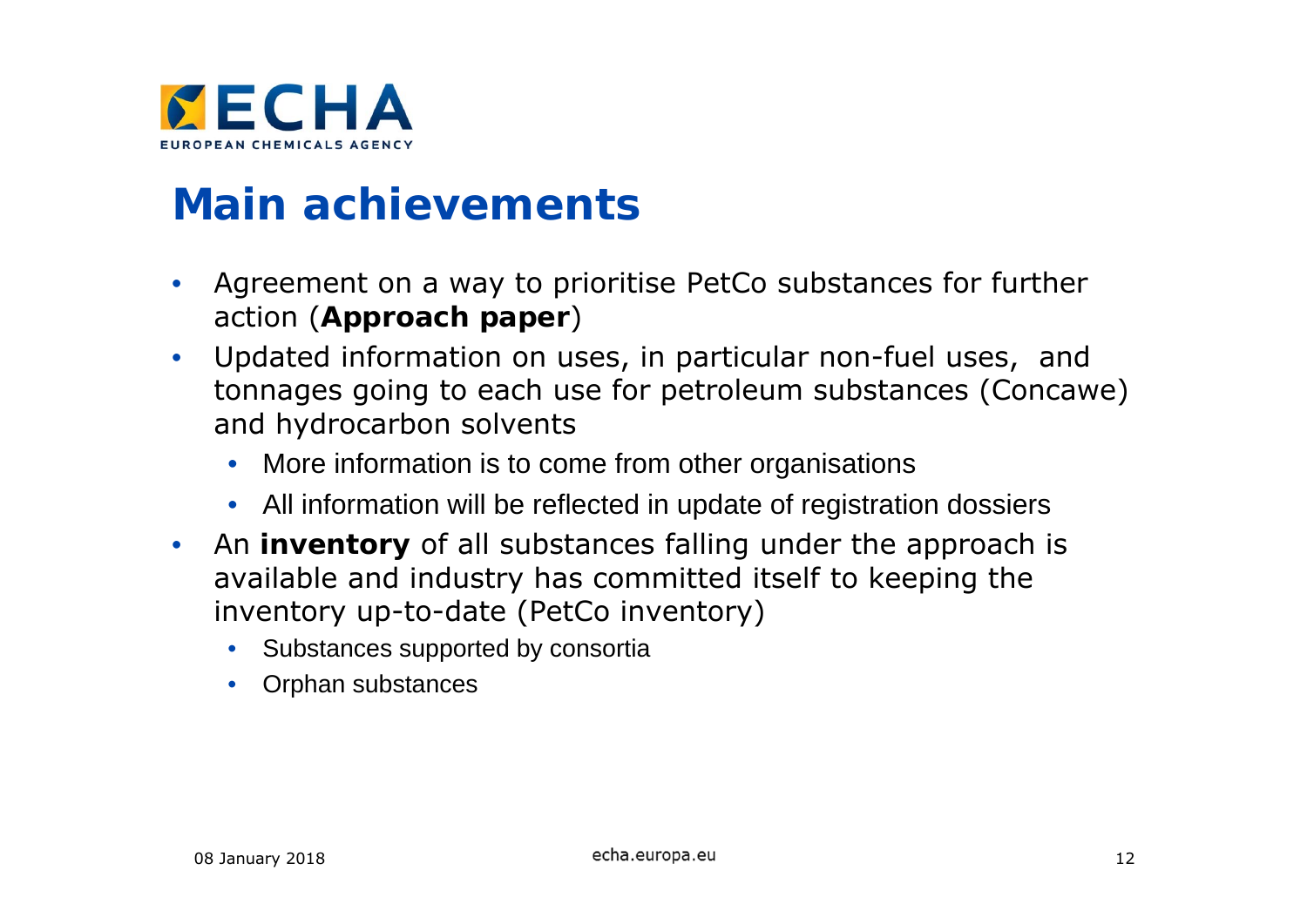

#### **Achievements so far**

- $\bullet$  **Implementation plans** identifying actions have been submitted by the different organisations (and agreement to publish those on ECHA website)
- $\bullet$  **Prioritisation of substances based on hazard** finalised for petroleum substances (ENV/HH)– to be seen how this can be applied to other substances
	- Based on a library of constituents together with analytical data
	- Still some questions on the ENV side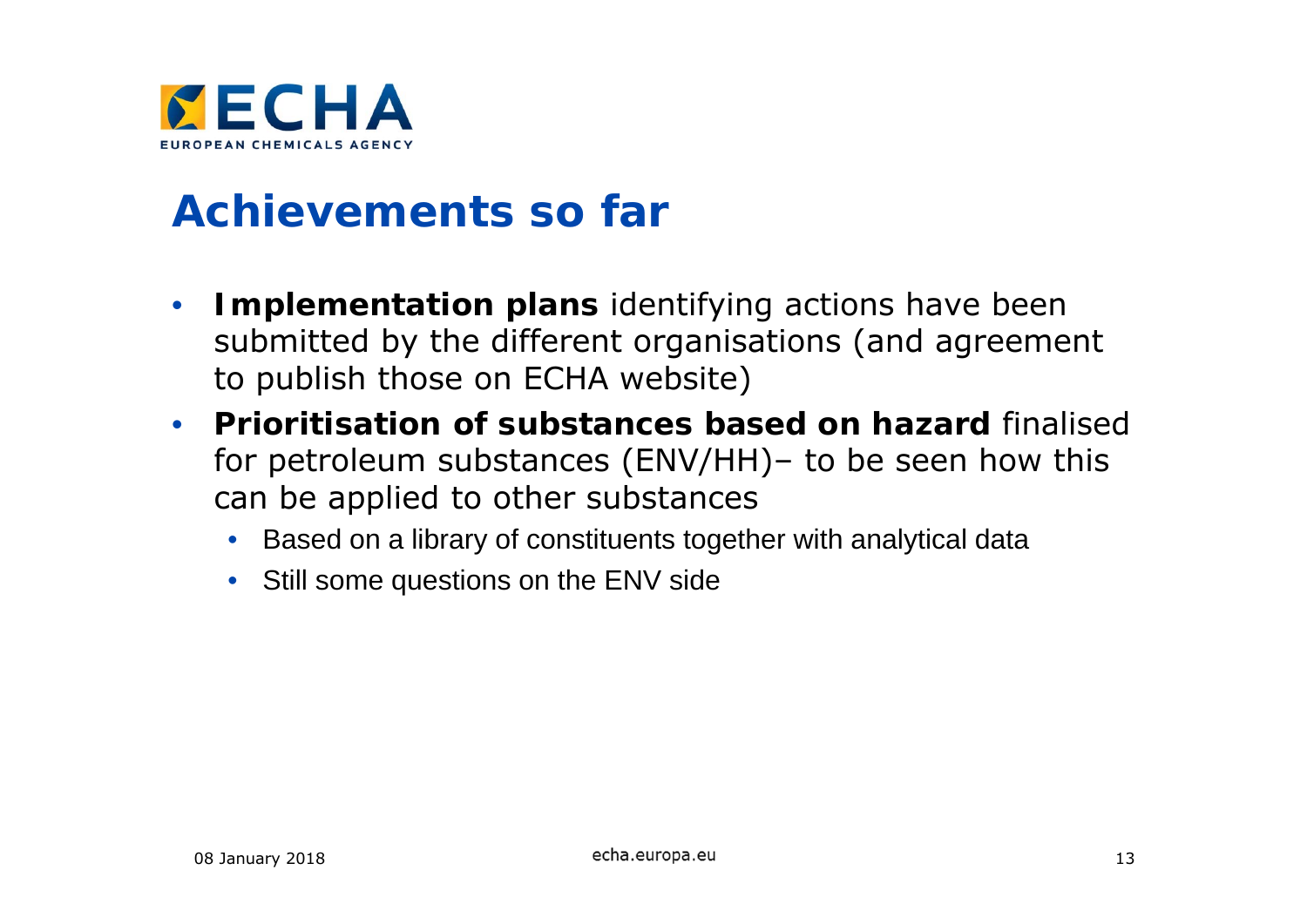

#### **Prioritisation overview HH**

**Hazard data**

#### **Constituent library**

| Q <sub>354</sub>                                                                                                                                                      | $\Box$ $\wedge$ $\vee$ $Jx \Box$ |                                       |              |                    |                                                                                                   |                          |                                     |
|-----------------------------------------------------------------------------------------------------------------------------------------------------------------------|----------------------------------|---------------------------------------|--------------|--------------------|---------------------------------------------------------------------------------------------------|--------------------------|-------------------------------------|
|                                                                                                                                                                       |                                  | $C \parallel E \parallel F \parallel$ | $\mathbf{G}$ |                    |                                                                                                   |                          | Harmonised classification           |
| <b>InChilder</b><br><b>IUPAC Name</b><br>39 InChiKey=AGCBU2 2-(2-methylhexyl)-1,2 Concowe library (Pe C17H26 230.395 17                                               |                                  |                                       |              | Naphthenic Mono    | Constituent orie Formul Mass Carbon Num Chemical Clay Aliphatic Ring Cy Aromatic Ring Couy SMILES | coccorcio                |                                     |
| 10 InChIKey=AGCFHV 5,21,22-trimethylpent_trimethyl dibenz[s,h] C25H20 320.435 25                                                                                      |                                  |                                       |              | PolyAr             |                                                                                                   | CC1=C2C(C                |                                     |
| 11 InChIKey=AGCXCF 2,5-diethylfluoranther diethyl fluoranthene C20H18 258.364 20                                                                                      |                                  |                                       |              | MPoleAr            |                                                                                                   | CCC1=CC2=                |                                     |
| 12 InChiKey=AGCZR/ 1,2,8,12-tetramethylb- tetramethyl benzo[j] C24H20 308.424 24                                                                                      |                                  |                                       |              | PolyAr             |                                                                                                   | CC1=CC2=CI               | <b>IARC</b>                         |
| 13 InChiKey=AGDYSK 4,11,13,19-tetramethyl tetramethyl dibenzo C28H22 358.484 28                                                                                       |                                  |                                       |              | PolyAr             |                                                                                                   | CC1=CC=C2                |                                     |
| 14 InChiKey=AGERUZ 4-ethyl-2,10-dimethyl dimethyl,ethyl chrys- C22H20 284.402 22                                                                                      |                                  |                                       |              | PoleAr             |                                                                                                   | CCC1=C2Cf                |                                     |
| 15 InChiKey=AGEYKE 4-ethyl-3-methylphen methyl,ethylphenant C17H16 220.315 17                                                                                         |                                  |                                       |              | PolyAr             |                                                                                                   | CCC1=C2C(                |                                     |
| 16 InChiKey=AGEZDE 12-(butan-2-yl)-3-eth Concawe library De- C28H32 368.564 28                                                                                        |                                  |                                       |              | PolyAr             |                                                                                                   | CCC(C)clec2              | Literature <i>(in vivo/in vitro</i> |
| 17 InChiKey=AGHIJPIL 1,2-dimethyl-4-(3-met Concowe library De- C12H24 7168.324 72                                                                                     |                                  |                                       |              | <b>MN</b>          |                                                                                                   | cc(c)ccc10               |                                     |
| 18 InChiKey=AGHZUL 3-ethyl-5,12-dimethyl- Concowe library De- C28H28 364.532 28                                                                                       |                                  |                                       |              | MPolyAr            |                                                                                                   | CCclccc2c3c              |                                     |
| 49 InChiKeu=AGIAEZ(1-butul-2.5-dimethul-1 Concewe libraru De- C19H32 260.465-19<br>50 InChiKey=AGIHYB' 5,13,15,16-tetramethyl tetramethyl v (theor- C26H20 332.446 26 |                                  |                                       |              | MAr<br>PolyAr      |                                                                                                   | CCCCclccfC<br>CC1=CC2=C  |                                     |
| 51 InChiKey=AGIKZA2 2-butyl-1,3-dimethyl-- Concawe library De- C30H54 414.762 30                                                                                      |                                  |                                       |              | MAr                |                                                                                                   | CCCCcfc(C)               |                                     |
| 52 InChiKey=AGJAHIv 2-methyl-6-(9-methyl Concowe library De- C27H50 574.697 27                                                                                        |                                  |                                       |              | PolyN              |                                                                                                   | ccc(c)ccc                | studies)                            |
| 53 InChiKey=AGJIFVC 1-(5-methyloctyl)-5-(p Concawe library De- C21H40 232.551 21                                                                                      |                                  |                                       |              | DiN.               |                                                                                                   | cccc(c)cc                |                                     |
| i4 InChiKey=AGJQSQ 1,4,5,12-tetramethylbe tetramethyl benzo[k C24H20 308.424 24                                                                                       |                                  |                                       |              | PolyAr             |                                                                                                   | CC1=C2C3=0               |                                     |
| 55 InChiKey=AGKKTQ 2-[7,3-dimethyldoder Concawe library De- C28H52 388.724 28                                                                                         |                                  |                                       |              | PolyN              |                                                                                                   | cocc(c)co                |                                     |
| 56 InChIKey=AGKYMI 6-ethyl-3,22-dimethy dimethyl,ethyl diben C28H22 358.484 28                                                                                        |                                  |                                       |              | PoleAr             |                                                                                                   | CCc1ccc(C)               | <b>QSAR predictions (DEREK)</b>     |
| 57 InChiKey=AGLNGL 11,14,18,21-tetramethy tetramethyl dibenzo C28H22 358.484 28                                                                                       |                                  |                                       |              | PolyAr             |                                                                                                   | CC1=CC2=C                |                                     |
| 58 InChIKey=AGLPVK 7,12-diethylbenzo[k]f diethyl benzo[k]fluo C24H20 308.424 24                                                                                       |                                  |                                       |              | PolyAr             |                                                                                                   | CCC1=C2C3                |                                     |
| 59 InChiKey=AGLPW2 3-pentyl-9H-fluorene Concowe library (Pe C18H20 236.358 18                                                                                         |                                  |                                       |              | Naphthenic Di-Aron |                                                                                                   | CCCCCc1cc                |                                     |
| 50 InChiKey=AGLSHHI 1,2,3,10-tetramethylb- tetramethyl benzo[e C24H20 308.424 24<br>51 InChiKeu=AGMGC 13-ethul-4.14-dimethu dimethul.ethul benzc C24H20 308.424 24    |                                  |                                       |              | PolyAr             |                                                                                                   | CC1=CC=C2                |                                     |
| 52 InChiKey=AGMNEI 1-(2,8-dimethyldecyl) Concawe library De- C23H44 320.605 23                                                                                        |                                  |                                       |              | PolyAr<br>DiN.     |                                                                                                   | CCC1=C2C=<br>cocretoco   |                                     |
| 53 InChiKey=AGNLZIF 1-decyl-6-ethyl-3,5-di Concowe library De- C24H40 328.584 24                                                                                      |                                  |                                       |              | <b>NMA</b>         |                                                                                                   | coccocco                 |                                     |
| 54 InChiKey=AGNPM' 7-(butan-2-yl)-1-meth Concawe library De- C25H34 334.547 25                                                                                        |                                  |                                       |              | NDiAr              |                                                                                                   | CCCC1c2cc                |                                     |
| 55 InChIKeu=AGODTE 2-13.8-dimetholhexad Concawe libraru De- C29H58 406.783 29                                                                                         |                                  |                                       |              | MN.                |                                                                                                   | cececce                  |                                     |
| 56 InChiKey=AGOHWI 4s-cyclopentyl-10s-p Concswe library De- C22H38 302.546 22                                                                                         |                                  |                                       |              | PolyN              |                                                                                                   | CCCC12CCC                |                                     |
| 57 InChIKey=AGOIYKI 4,11,13,14-tetramethyl tetramethyl dibenzo C28H22 358.484 28                                                                                      |                                  |                                       |              | PolyAr             |                                                                                                   | CC1=CC=C2                |                                     |
| 58 InChIKey=AGOOFI' 5-methyl-13-propylpe methyl,propyl diben C26H22 334.462 26                                                                                        |                                  |                                       |              | PoleAr             |                                                                                                   | CCCC1:C2C                |                                     |
| 59 InChiKey=AGOSAP 2,4,11,15-tetramethyln Concawe library De- C23H48 324.637 23                                                                                       |                                  |                                       |              | j.P                |                                                                                                   | coccordio                | Application of weighing factors     |
| 70 InChiKey=AGPZLD 4,5,6,22-tetramethylh tetramethyl dibenzo C28H22 358.484 28                                                                                        |                                  |                                       |              | PolyAr             |                                                                                                   | Celec2e(cc3              |                                     |
| 71 InChiKey=AGRAES 3-propylfluoranthene Concawe library De- C19H16 244.337 19                                                                                         |                                  |                                       |              | NPolvAr            |                                                                                                   | CCCclecc2c               |                                     |
| 72 InChiKey=AGGFAC 14-ethyl-4,20-dimeth: dimethyl,ethyl diben C28H22 358.484 28                                                                                       |                                  |                                       |              | PolyAr             |                                                                                                   | CCC1=CC2=                | for the different types of hazard   |
| 73 InChiKey=AGQZN's 12-ethyl-7-methylbenz methyl.ethyl benzo[EC23H18 234.33723<br>74 InChiKey=AGTFVC 1,3,3,10-tetramethylb- tetramethyl benzo[b C24H20 308.424 24     |                                  |                                       |              | NPolyAr<br>NPolvAr |                                                                                                   | CCC1=C2C(+<br>CC1=C2C3=0 |                                     |
| 75 InChiKey=AGUAVY 1-butyl-6-[3-ethyldec Concewe library De- C30H56 416.778 50                                                                                        |                                  |                                       |              | PolyN              |                                                                                                   | cccccccc                 |                                     |
| 76 InChIKey=AGUOEE 1,2,3-trimethylbenzo[ trimethyl benzo[k]fli C23H18 234.337 23                                                                                      |                                  |                                       |              | PolyAr             |                                                                                                   | CC1=CC=C2                | data                                |
| 77 InChIKeu=AGUTYE 1-ethul-3.3-dimethulp Concewe libraru De- C18H18 234.342 18                                                                                        |                                  |                                       |              | PoleAr             |                                                                                                   | CCc1ccfC1cc              |                                     |
| 78 InChiKey=AGVBQL 2-{11H-benzo[a]fluore Concawe library De- C20H18 258.364 20                                                                                        |                                  |                                       |              | NPolyAr            |                                                                                                   | CC(C)elecce              |                                     |
| 79 InChiKey=AGVJX6 4-ethyl-13,21-dimethy dimethyl,ethyl benze C28H22 358.484 28                                                                                       |                                  |                                       |              | PolyAr             |                                                                                                   | CCc1ccc2cc3              |                                     |
| 30 InChIKeu=AGVOA/ 1,4,8,9-tetramethulflu tetramethul fluoranti C20H18 258.364 20                                                                                     |                                  |                                       |              | NPolyAr            |                                                                                                   | CC1=CC=C2                |                                     |
| 31 InChiKey=AGVPRJ 1-butyl-3-(3-methylb). Concowe library De- C15H30 210.405 75                                                                                       |                                  |                                       |              | MN.                |                                                                                                   | CCCCCICC                 |                                     |
| 32 InChiKey=AGWDKI 7-(butan-2-yl)-11-ethy Concawe library De- C26H30 342.526 26                                                                                       |                                  |                                       |              | NPolvAr            |                                                                                                   | CCCc1c-2cf               |                                     |
| 33 InChiKey=AGWZZE 7-ethyl-1-methylbenzc methyl,ethyl benzo[c C23H18 234.337 23                                                                                       |                                  |                                       |              | PolyAr             |                                                                                                   | CCC1=CC2=                |                                     |
| 34 InChIKey=AGXDU) (4,8,12,16-tetramethy Concawe library (Pe C30H60 420.81 30<br>35 InChIKey=AGXRB: 4,11,20-trimethylhexs- trimethyl dibenzo[d- C27H20 344.457 27     |                                  |                                       |              | other naphthenics  |                                                                                                   | coccorcio                |                                     |
| 36 InChIKey=AGXUYF 1-ethyl-5,12-dimethyll: dimethyl,ethyl benzc C24H20 308.424 24                                                                                     |                                  |                                       |              | PolyAr<br>PoleAr   |                                                                                                   | CC1=CC=C2<br>CCC1=C2C3   | <b>Assignment of hazard</b>         |
| 37 InChiKey=AGYRQF 1-(butan-2-yl)-3-{2-[4 Concawe library De- C27H46 570.665 27                                                                                       |                                  |                                       |              | NMAr               |                                                                                                   | ccc(c)c1c(               |                                     |
| 38 InChiKey=AGYSIBI 1,2,3-trimethyl-4-octs Concowe library De- C17H28 232.411 77                                                                                      |                                  |                                       |              | MAr                |                                                                                                   | coccocco                 |                                     |
| 39 InChiKey=AGZLW'\ 2,6,3,13-tetramethylh Concawe library De- C25H52 7352.631 25                                                                                      |                                  |                                       |              | i-P                |                                                                                                   | CCCCCCC                  |                                     |
| 30 InChiKey=AHADXM 1-ethyl-2,6-dimethylfl dimethyl,ethyl fluors C20H18 258.364 20                                                                                     |                                  |                                       |              | MPolyAr            |                                                                                                   | CCC1=C2C3                | score to HC blocks                  |
| 31 InChiKey=AHAGUL 1-(butan-2-yl)-3-ethyl Concawe library De- C28H36 372.536 28                                                                                       |                                  |                                       |              | NPolyAr            |                                                                                                   | CCC(C)clcc               |                                     |
| 32 InChiKey=AHAJAC 1-methyl-3-propylant methyl,propyl anthr: C18H18 234.342 18                                                                                        |                                  |                                       |              | PolyAr             |                                                                                                   | CCCcfcc(C)               |                                     |
| 33 InChIKey=AHALOLI 3,4,16,18-tetramethyll tetramethyl benzo[r: C28H22 358.484 28                                                                                     |                                  |                                       |              | PolyAr             |                                                                                                   | Cefec(C)c2c)             |                                     |
| 94 InChiKey=AHAUFE 3-ethyl-10,17-dimethy dimethyl,ethyl diben C28H22 358.484 28                                                                                       |                                  |                                       |              | PolyAr             |                                                                                                   | CCc1cccc2cc              |                                     |
| 35 InChIKey=AHBMB, 1-(3,8-dimethylnonyl) Concawe library De- C22H38 302.546 22                                                                                        |                                  |                                       |              | MAr                |                                                                                                   | corcrocco                |                                     |
|                                                                                                                                                                       |                                  |                                       |              |                    |                                                                                                   | onoso o                  |                                     |
| 96 InChIKey=AHBVBC 5-ethyl-2,11-dimethylt dimethyl,ethyl benz[ C22H20 284.402 22                                                                                      |                                  |                                       |              | PolyAr             |                                                                                                   | CCC1=CC2=                |                                     |

#### **GCxGC priority list:**

Σ(Block score)x(Concentration of the HB) <sup>=</sup> Priority score of the substance

 $\overline{\phantom{a}}$ 

echa.europa.eu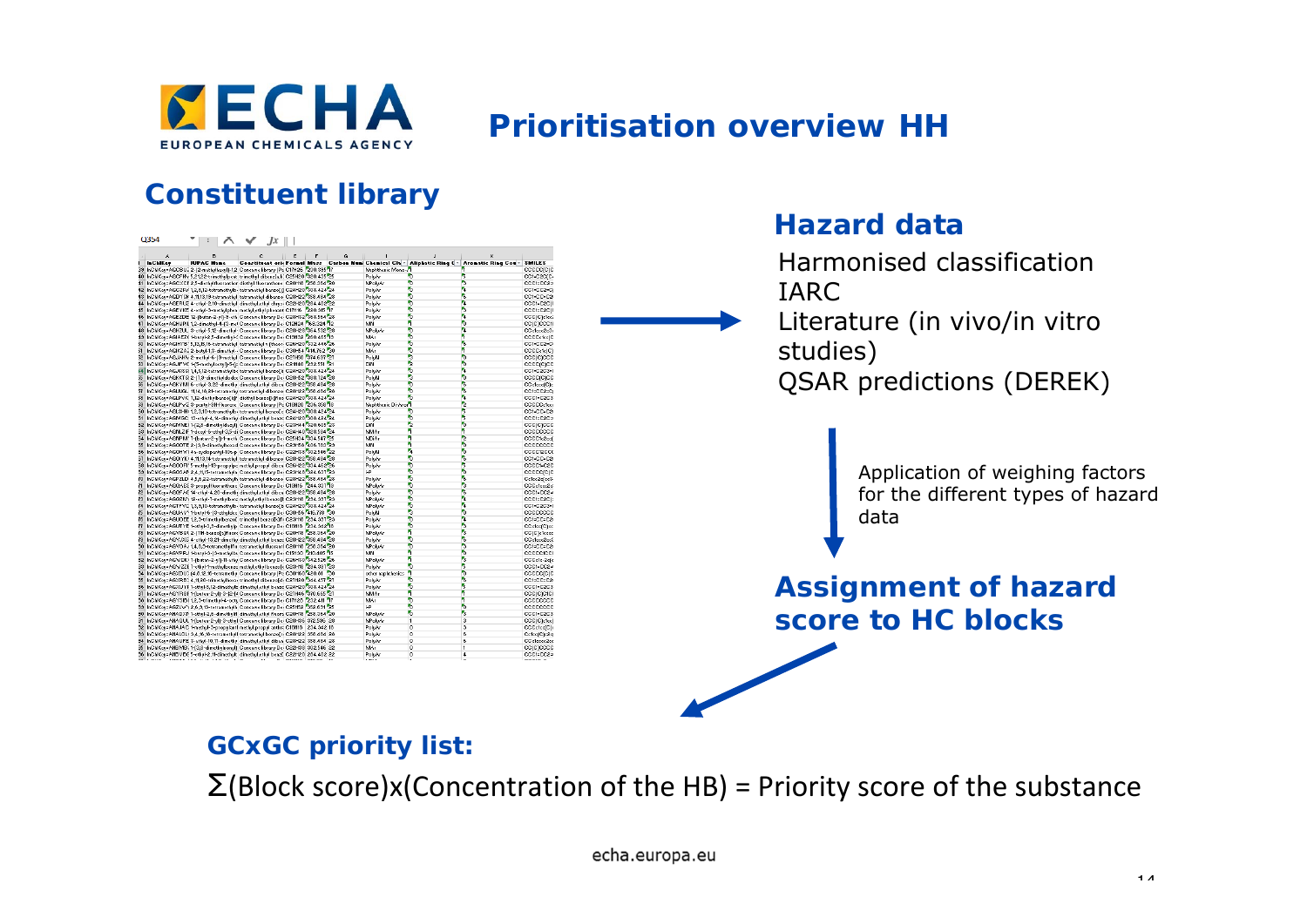

**Priority score for all substances with available GCxGC data** 



**EC** numbers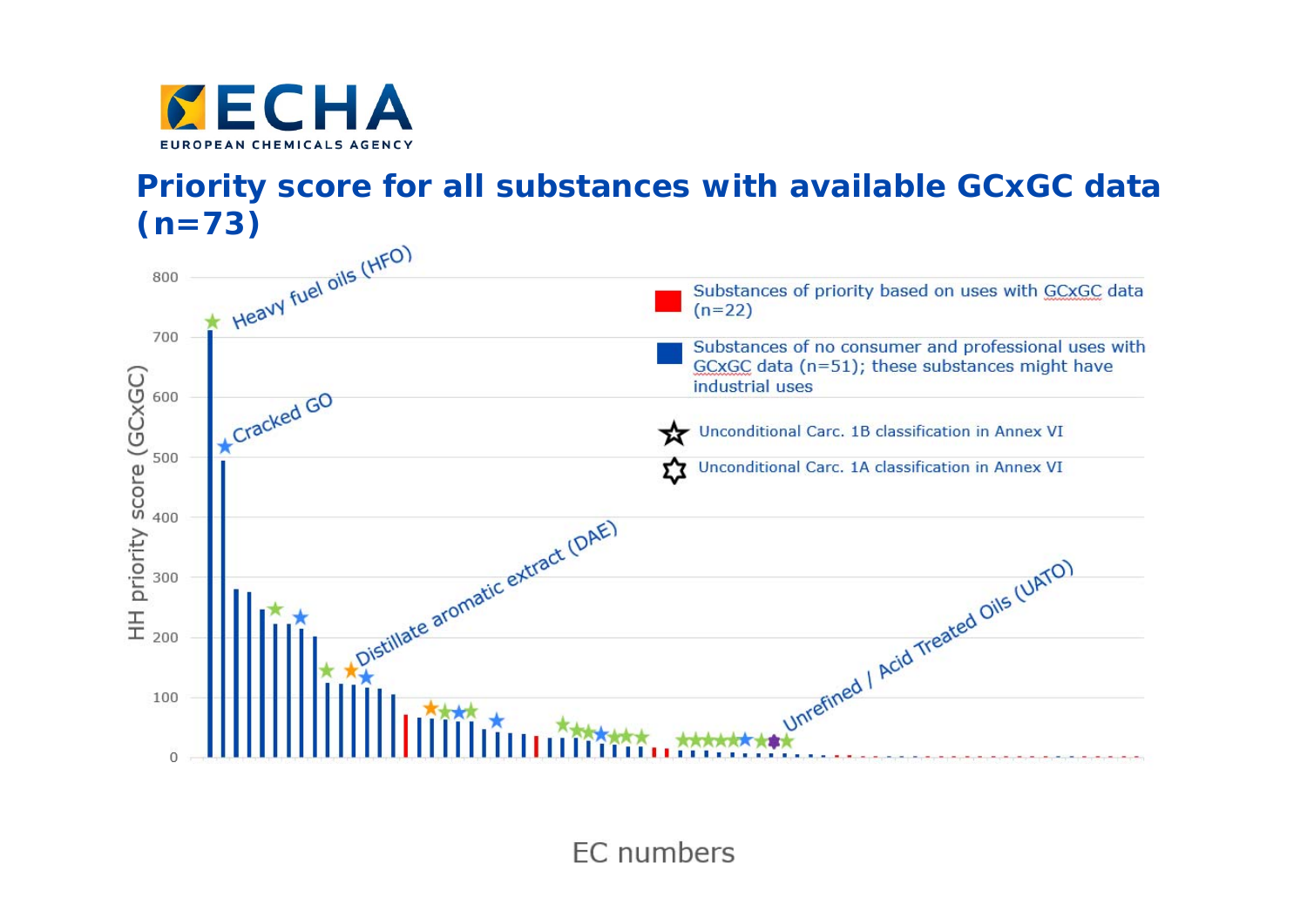

**Priority score for all substances with available PAC data (n=135)**



Unconditional Carc. 1B classification in Annex VI

Unconditional Carc. 1A classification in Annex VI

echa.europa.eu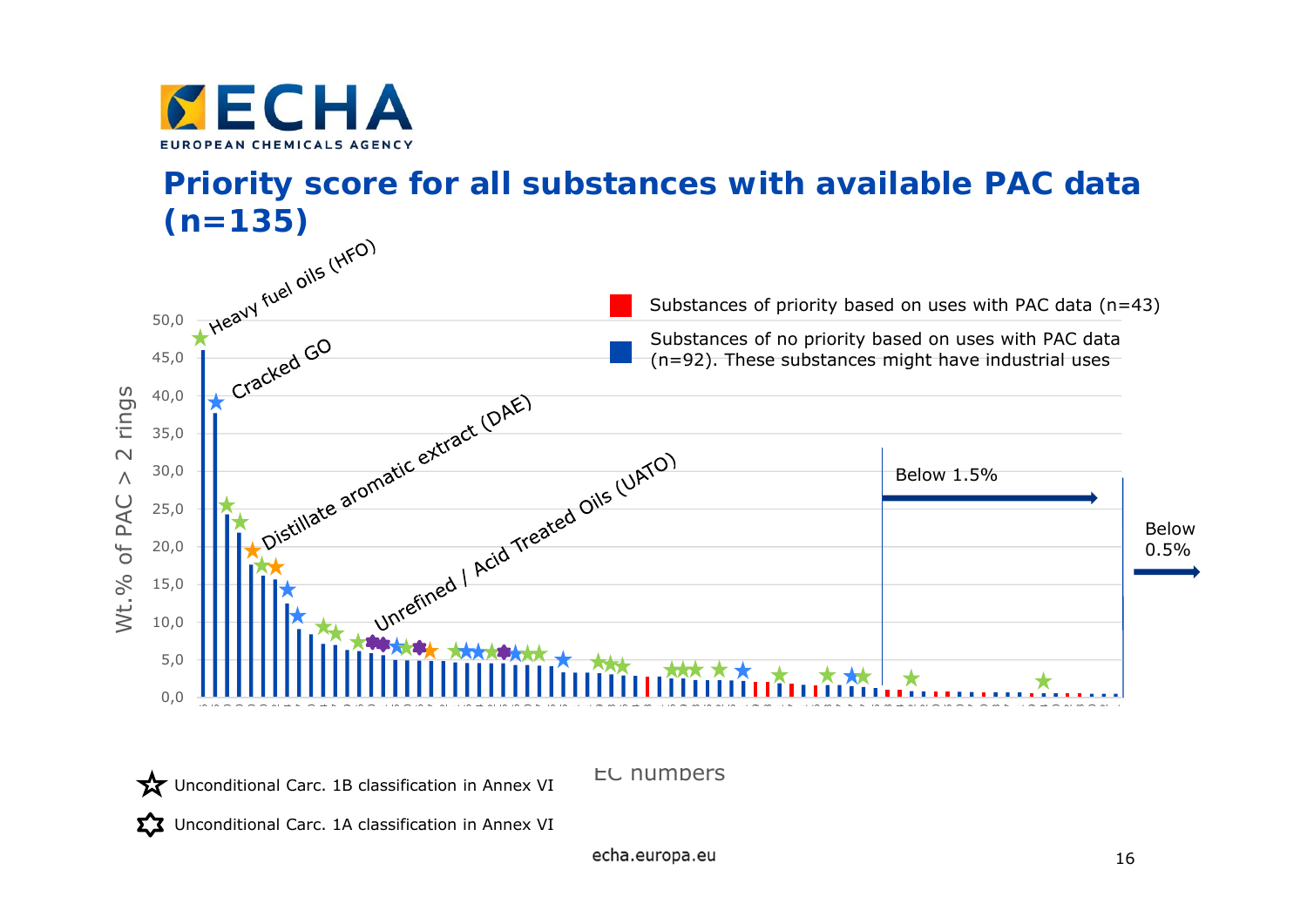# **Ongoing discussions**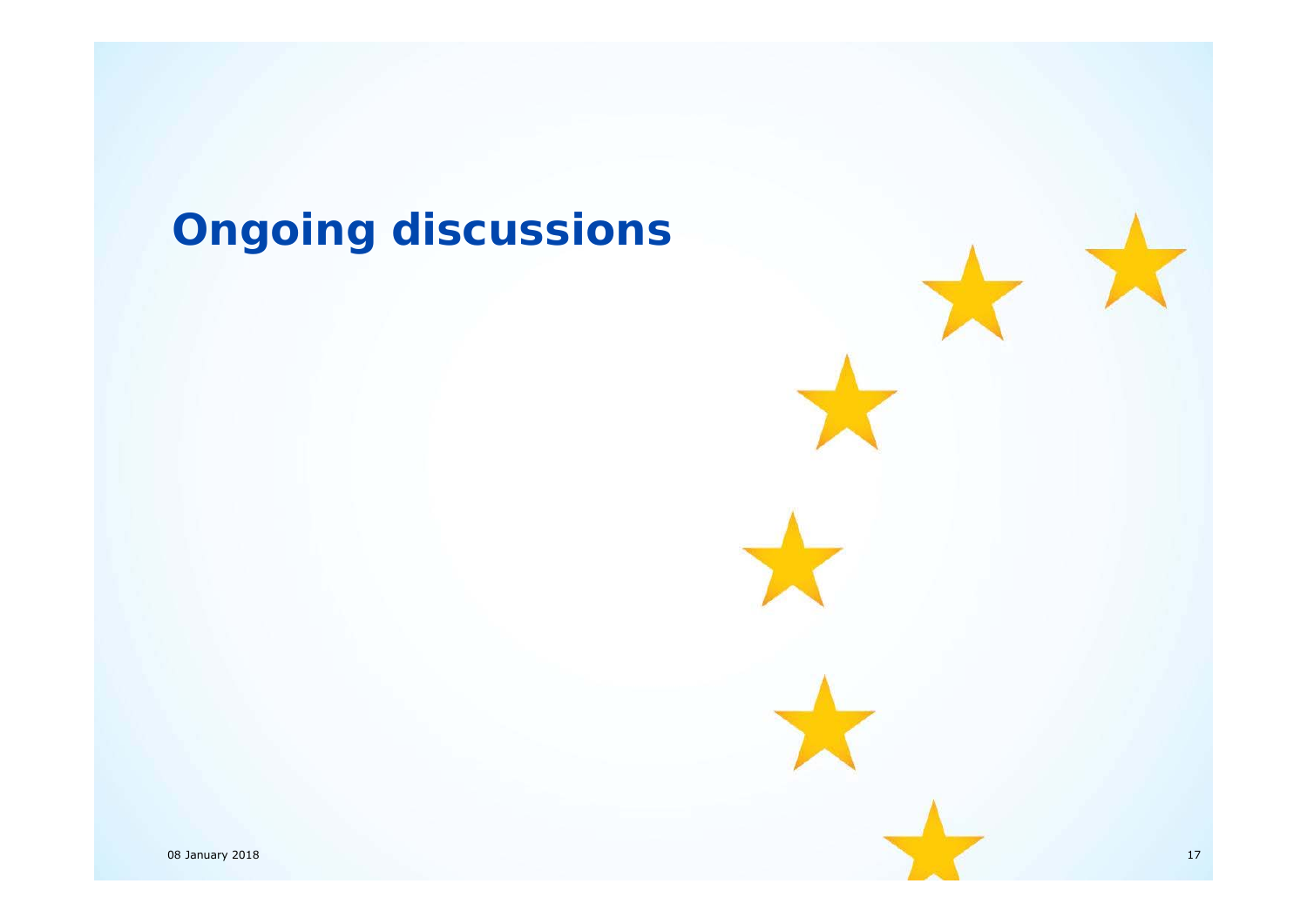

### **Hazard prioritisation and assessment**

- Blocks and analytical data are the starting point of the prioritisation but uncertainties around blocks
- Hazard assessment for both HH and ENV and which data to generate, on what. Testing on representative structure of the blocks? Testing on the whole substance?
- How to address the categories
	- Ongoing work on some categories by ECHA
- Assessment by the Netherlands of one block from ENV perspective for discussion at the next PBT EG in May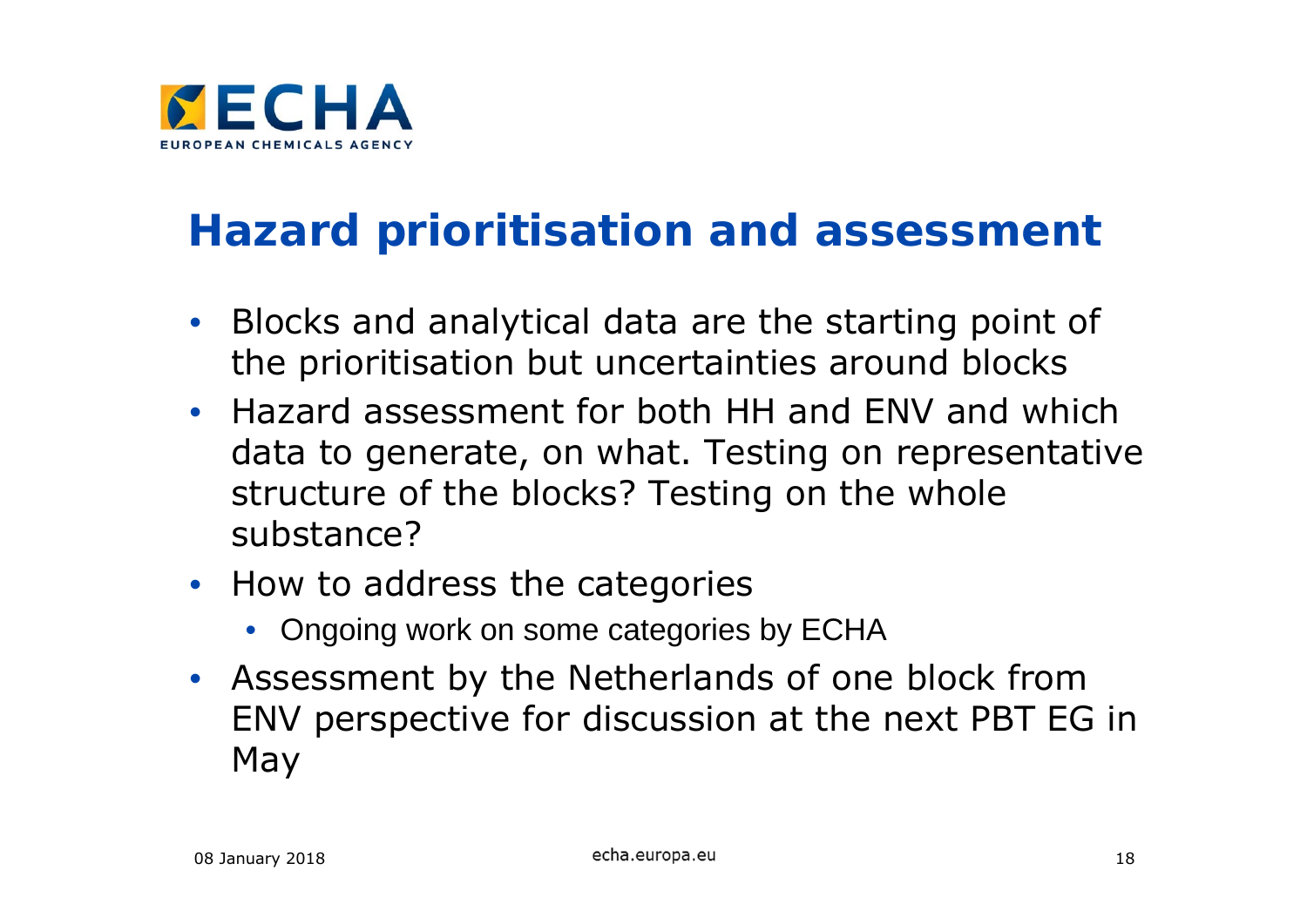

#### **How to best regulate those substances from a risk management perspective**

- $\bullet$  Regulating PETCO substances: what does that mean, what do we want to achieve?
	- Clear link to the discussion on hazard assessment, HCB, constituents
	- Regulating the uses of the substances falling under PETCO ?
	- Regulating the presence/level of PAHs in mixtures, articles ?
- • Further discussion needed among authorities – Discussion paper to be brought to a wider audience of Member States/COM